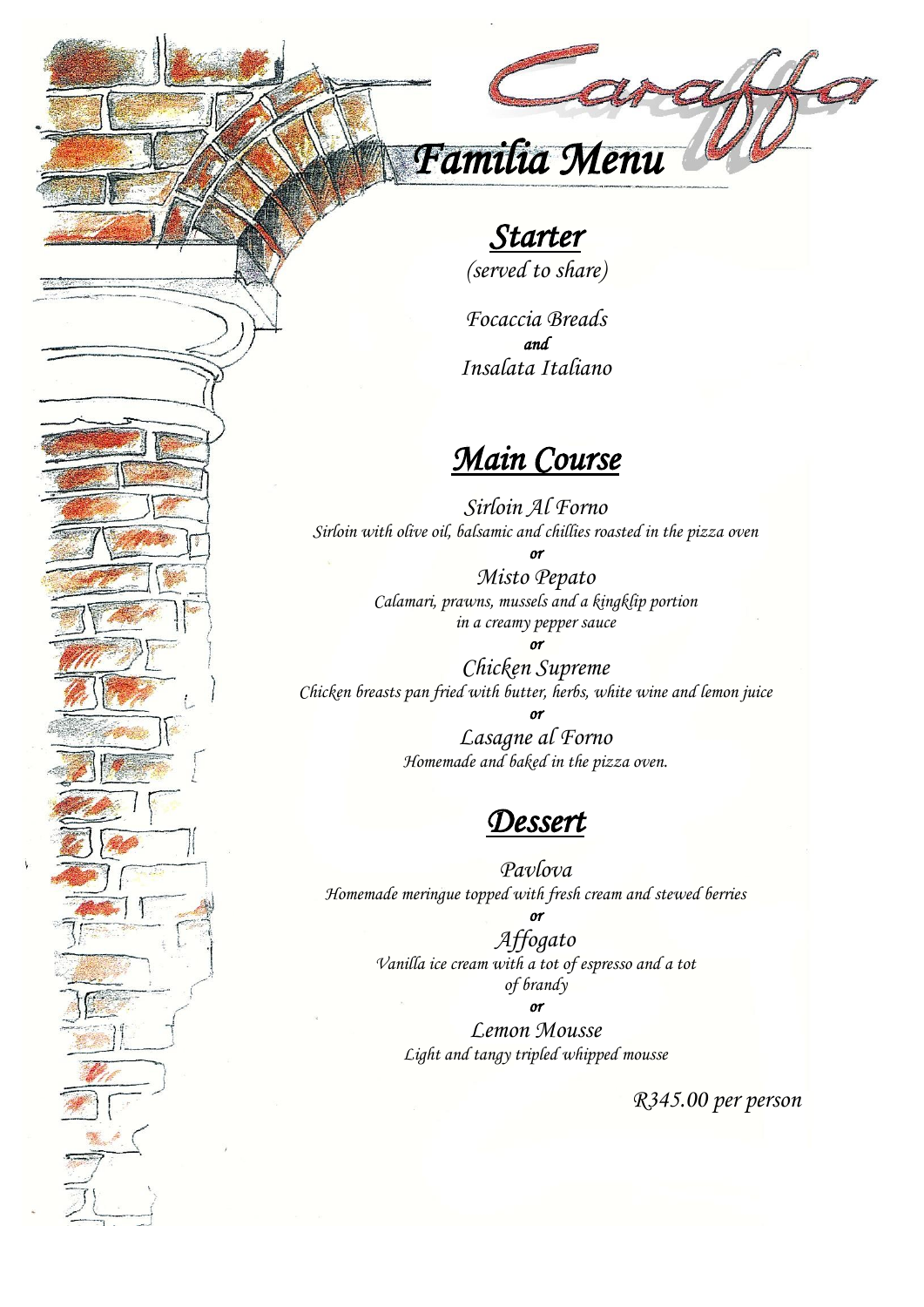

#### *Starter*

*Carpaccio Di Manzo Thinly sliced beef fillet topped with mushrooms, celery, parmesan shavings and homemade lemon vinaigrette*

*or* 

*Conchiglia Adriatica Shrimps, prawn and crab sticks cooked in a creamy parmesan sauce*

*or Cozze Fresche Mussels oven roasted with basil pesto, white wine and garlic*

*or Melanzane alla Parmigiano Brinjals layered with napoletana, mozzarella and parmesan cheese*

#### *Main Course*

*Costata Fiorentina T-bone roasted in the pizza oven with olive oil, garlic, black pepper & rosemary*

*Kingklip Caprice Grilled kingklip topped with shrimps and mushrooms in a creamy parmesan sauce*

*or* 

*or Filetto Parmigiano Beef Fillet pan grilled and served in a creamy parmesan sauce*

*or Half Baby Chicken Peri-Peri & Prawns Pizza oven roasted baby chicken with peri-peri, lemon and garlic and served with 2 King Prawns*

#### *Dessert*

*Panna Cotta A cooked cream dessert drizzled with Amaretto*

*or* 

*Pavlova Homemade meringue topped with fresh cream and stewed berries or* 

> *Chocolate Mousse Rich, dark Belgian chocolate mousse*

*or Poached Pears Pears poached in red wine & spice served with fresh mascarpone*

*R385.00 per person*